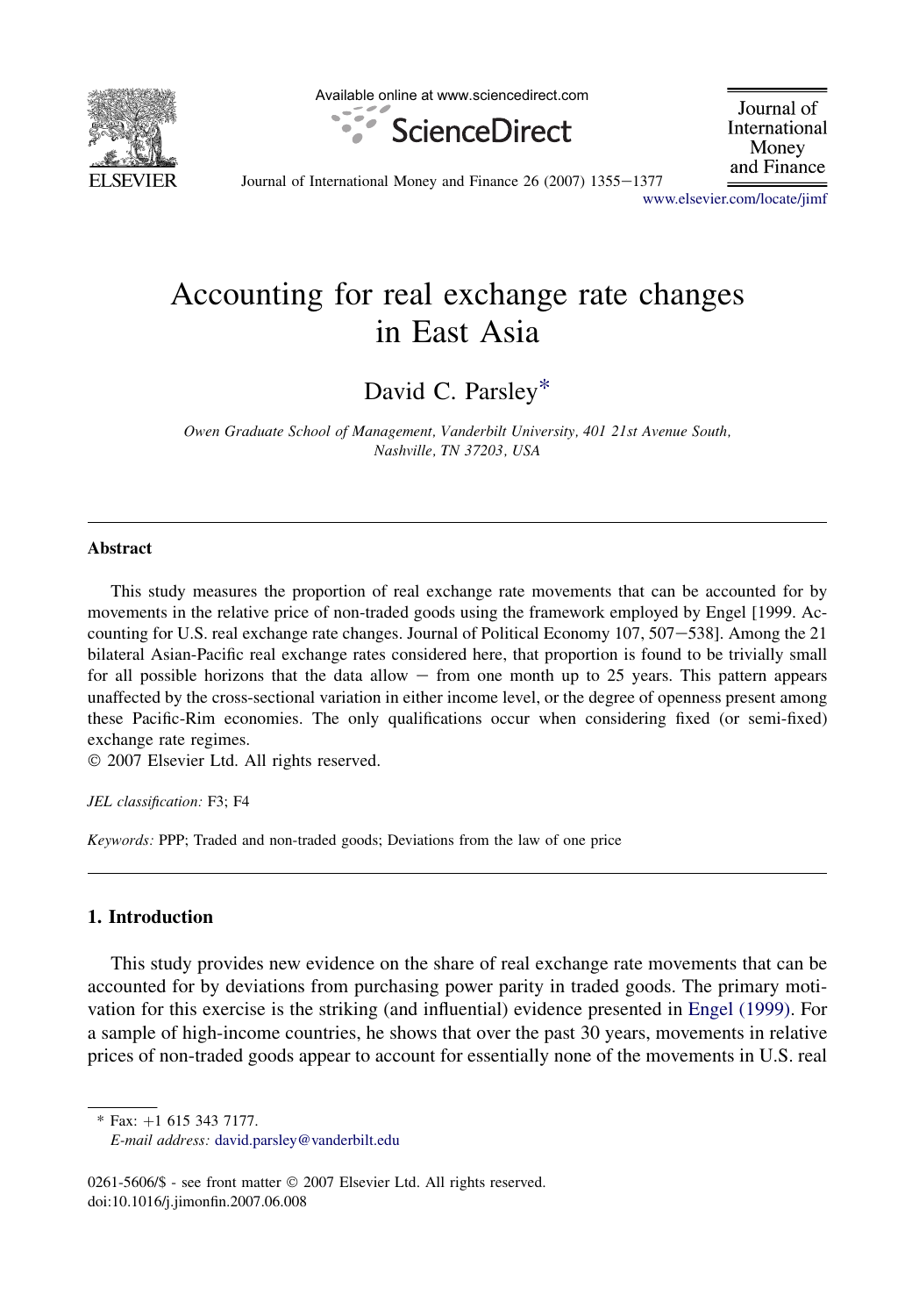exchange rates. That is, movements in aggregate real exchange rates overwhelmingly reflect deviations from purchasing power parity (PPP) among traded goods. This finding is important, since many general approaches to modeling the real exchange rate are built on an assumption of PPP in traded goods. Indeed, as emphasized by [Obstfeld and Rogoff \(2000\),](#page--1-0) a role for relative traded goods prices, in real exchange rate determination is absent in most standard theories. The evidence presented in this study focuses on the experience of six small, open, and generally fast growing Asian-Pacific economies. Given the apparent differences between these economies and those previously studied, an important question is whether Engel's results generalize.

Indeed, there are several a priori reasons why one might question their generality. First, the focus on larger, predominately western G-7 countries misses much of the impressive economic growth that has occurred over the last 25 years. It is possible that wide movements in the relative price of non-traded goods have accompanied these high rates of growth, and that the accompanying sectoral reallocations have influenced the behavior of real exchange rates. Second, the exchange rate regime may itself be important. Recent studies have found significant effects on trade, growth, and economic integration [\(Rose, 2000; Frankel and Rose, 2002; Parsley and Wei, 2003](#page--1-0)). Several of the economies included in this study pegged their exchange rates for extended periods (e.g., Hong Kong 1983 $-$ present, Thailand 1990 $-1997$ ), thus precluding nominal exchange rate adjustment. To the extent that the nominal exchange rate regime affects price dynamics, the real exchange rate may also be affected. Third, the Asian-Pacific economies are generally more reliant on external trade than the high-income industrial countries often studied. This openness may also affect real exchange rate dynamics. Finally, there are wide disparities in income levels among the Asian-Pacific economies themselves. Thus, an interesting question is whether the benchmark presented in [Engel \(1999\)](#page--1-0) is relevant to a set of countries with widely different economic circumstances.

Studies that have focused on the importance of relative non-traded goods prices in real exchange rate determination have had mixed results. [Chinn \(2000\)](#page--1-0) finds some East Asian real exchange rates (Japan, Korea, the Philippines, and Singapore) do appear cointegrated with relative prices, while others (China, Indonesia, and Thailand) do not. For OECD countries, [Canzoneri et al. \(1999\)](#page--1-0) find mixed evidence for cointegration between real exchange rates and relative prices. [Kakkar and Ogaki \(1999\)](#page--1-0) also find mixed results for the U.S., Japan, the U.K., and Canada, and [Chinn and Johnston \(1999\)](#page--1-0) and [Strauss \(1999\)](#page--1-0) find somewhat stronger support for this linkage among OECD countries.

This paper 'accounts' for the share of real exchange rate movements attributable to deviations from PPP in traded goods as in [Engel \(1999\)](#page--1-0). The accounting exercise is based on a characterization of the underlying aggregate price indexes into traded  $(T)$ , and non-traded  $(N)$  price sub-components. To be specific, express the (log) aggregate price index as a weighted-average of each, i.e.,

$$
p = (1 - \alpha)p^{T} + \alpha p^{N},
$$
 for the domestic country and,  

$$
p^* = (1 - \beta)p^{T*} + \beta p^{N*}
$$
 for the foreign country.

Then the real exchange rate,  $q = s + p^* - p$ , may be written as the sum of the relative price of traded goods  $(x)$ , and the relative-relative price of non-traded goods  $(y)$ .

$$
q = s + p^{T*} - p^{T} + \beta (p^{N*} - p^{T*}) - \alpha (p^{N} - p^{T}) \equiv x + y \tag{1}
$$

where  $x = s + p^{T*} - p^{T}$ , and  $y = \beta(p^{N*} - p^{T*}) - \alpha(p^{N} - p^{T})$ .

This decomposition illustrates how differences across countries in internal relative prices impact the real exchange rate even in the absence of nominal exchange rate changes. As